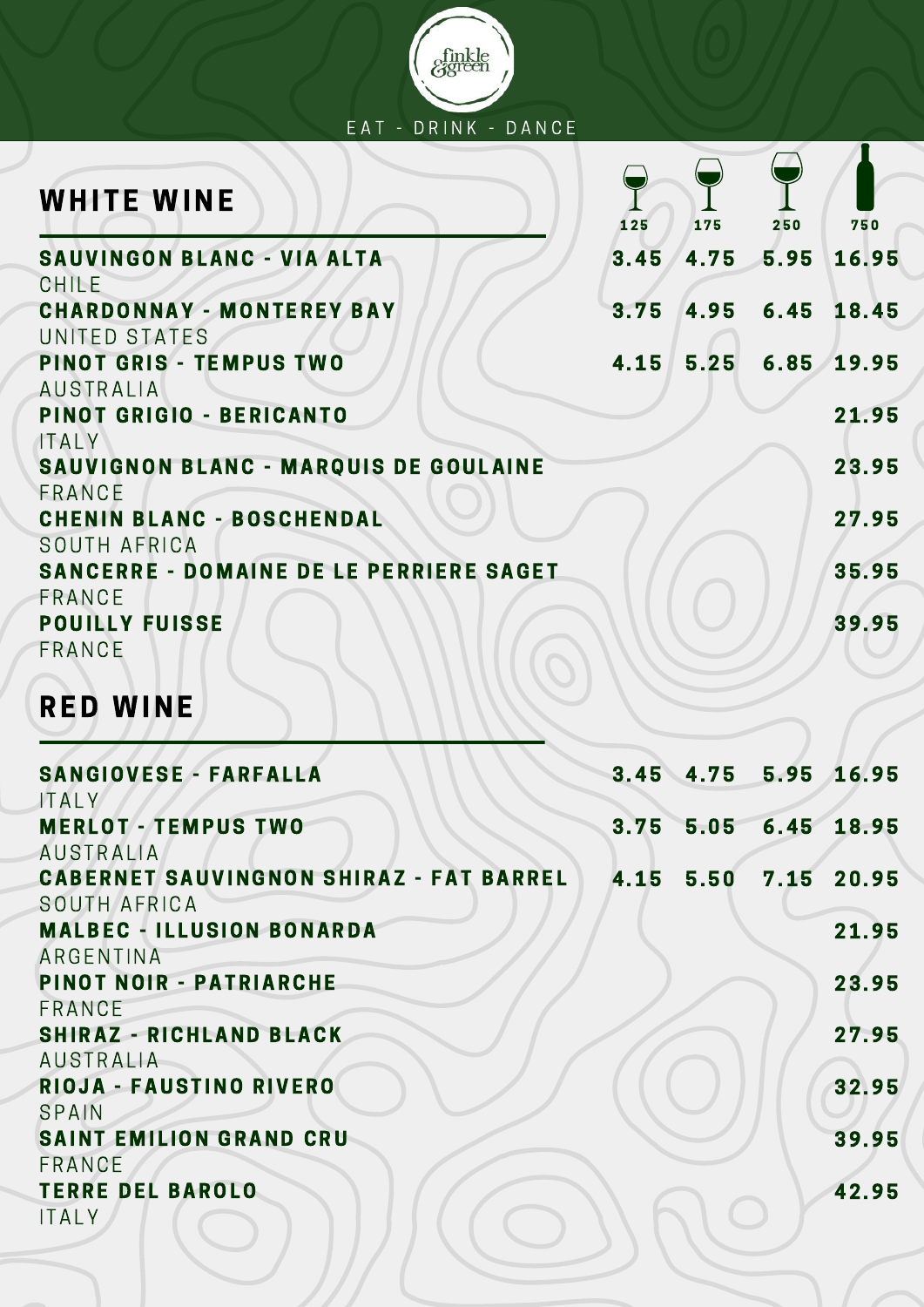| EAT - DRINK - DANCE                                                                                   |                              |                          |                              |
|-------------------------------------------------------------------------------------------------------|------------------------------|--------------------------|------------------------------|
| <b>ROSE</b>                                                                                           | 125<br>175                   | 250                      | 750                          |
| PINOT GRIGIO - BLUSH<br><b>ZINFANDEL ROSE - MONTEREY BAY</b><br><b>PROVENCE ROSE - CHATEAU ROUTAS</b> | 3.50<br>4.95<br>3.95<br>5.65 | 6.25<br>6.95             | 17.95<br>19.95<br>25.95      |
| <b>SPARKLING</b>                                                                                      |                              |                          |                              |
| <b>PROSECCO</b><br><b>PROSECCO - ROSE</b><br><b>CHAPEL DOWN BRUT</b>                                  | 4.95                         |                          | 22.95<br>22.95<br>39.95      |
| <b>CHAMPAGNE</b>                                                                                      |                              |                          |                              |
| <b>LAURENT PERRIER LA CUVEE</b><br><b>LAURENT PERRIER CUVEE ROSE</b><br><b>LOUIS ROEDERER CRISTAL</b> |                              |                          | 55.00<br>75.00<br>275        |
| BOTTLED BEER & CIDER                                                                                  |                              | <b>ML</b>                | £                            |
| <b>BUDWEISER</b><br><b>BEAVERTOWN GAMMA RAY</b><br><b>BREWDOG PUNK IPA</b><br><b>PERONI</b>           |                              | 330<br>330<br>330        | 3.00<br>4.85<br>4.85         |
| <b>REKORDERLIG STRAWBERRY &amp; LIME</b><br><b>REKORDERLIG WILD BERRY</b><br><b>CORONA</b>            |                              | 330<br>500<br>500<br>330 | 3.75<br>5.50<br>5.50<br>3.75 |
| <b>BLUE MOON</b><br><b>HEINEKEN ZERO</b>                                                              |                              | 330<br>330               | 4.10<br>2.75                 |
| <b>DRAUGHT BEER</b>                                                                                   |                              |                          |                              |
| <b>BUD LIGHT</b><br><b>STELLA ARTOIS</b><br><b>GUINNESS</b>                                           |                              | 2.15<br>2.40<br>2.90     | 3.75<br>4.25<br>5.25         |
| <b>CORONA</b><br><b>CAMDEN HELLS</b><br><b>ORCHARD PIG</b>                                            |                              | 2.75<br>2.75<br>2.40     | 4.95<br>4.95<br>4.25         |

 $\cup$ 

 $\smash\smile$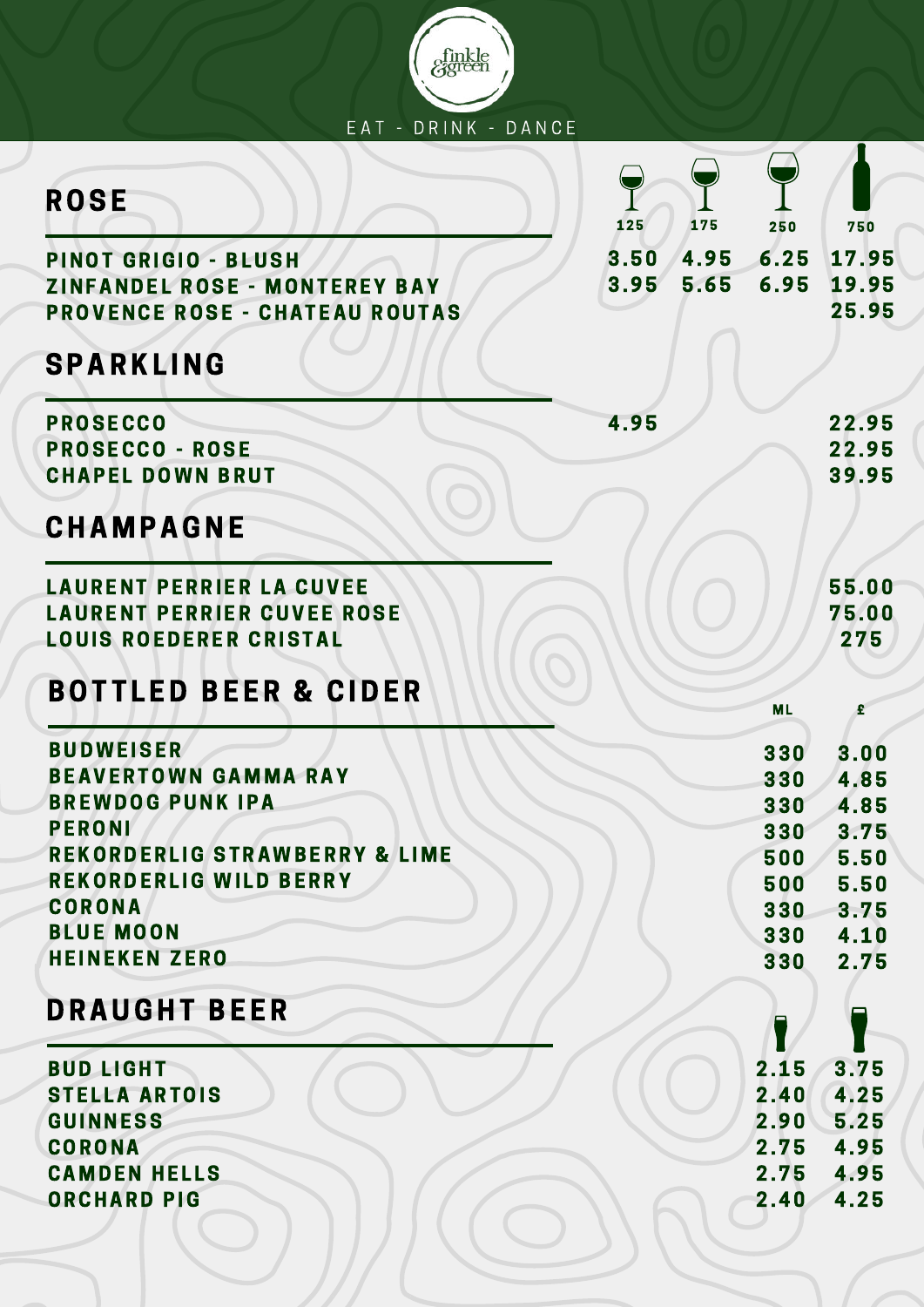

| GIN                                 |      |      |
|-------------------------------------|------|------|
| <b>BEEFEATER</b>                    | 3.00 | 5.50 |
| <b>BEEFEATER - BLOOD ORANGE</b>     | 3.00 | 5.50 |
| <b>BEEFEATER - PINK</b>             | 3.00 | 5.50 |
| <b>BOMBAY SAPPHIRE</b>              | 3.50 | 6.00 |
| <b>BROCKMANS</b>                    | 3.50 | 6.00 |
| <b>HENDRICKS</b>                    | 3.50 | 6.00 |
| <b>BOTANIST 22</b>                  | 4.00 | 7.00 |
| <b>MONKEY 47</b>                    | 5.50 | 8.25 |
| <b>WHITLEY NEILL - RASPBERRY</b>    | 3.50 | 6.00 |
| WHITLEY NEILL - BLACKBERRY          | 3.50 | 6.00 |
| <b>WHITLEY NEILL - PARMA VIOLET</b> | 3.50 | 6.00 |
| <b>SLINGSBY RHUBARB</b>             | 4.00 | 7.00 |
| <b>WHISKEY &amp; BOURBON</b>        |      |      |
| <b>BULLEIT BOURBON 10YR</b>         | 4.00 | 7.00 |
| <b>JACK DANIELS</b>                 | 3.00 | 5.50 |
| <b>JAMESONS</b>                     | 3.00 | 5.50 |
| <b>MONKEY SHOULDER</b>              | 3.50 | 6.00 |
| <b>WILD TURKEY BOURBON</b>          | 3.00 | 5.50 |
| <b>JOHNNY WALKER - BLACK LABEL</b>  | 4.00 | 7.00 |
| <b>SOUTHERN COMFORT</b>             | 3.00 | 5.50 |
| <b>RUM</b>                          |      |      |
| <b>OLD J GOLD SPICED</b>            | 3.00 | 5.50 |
| <b>OLD J SILVER</b>                 | 3.00 | 5.50 |
| <b>OLD J SPICED</b>                 | 3.00 | 5.50 |
| <b>OLD J TIKI FIRE</b>              | 4.00 | 7.00 |
| <b>RON ZACAPA CENTENARIO</b>        | 6.50 | 9.00 |
| <b>DON PAPA RUM</b>                 | 4.00 | 7.00 |
| <b>MALIBU</b>                       | 3.00 | 5.50 |
| <b>KRAKEN SPICED RUM</b>            | 3.50 | 6.00 |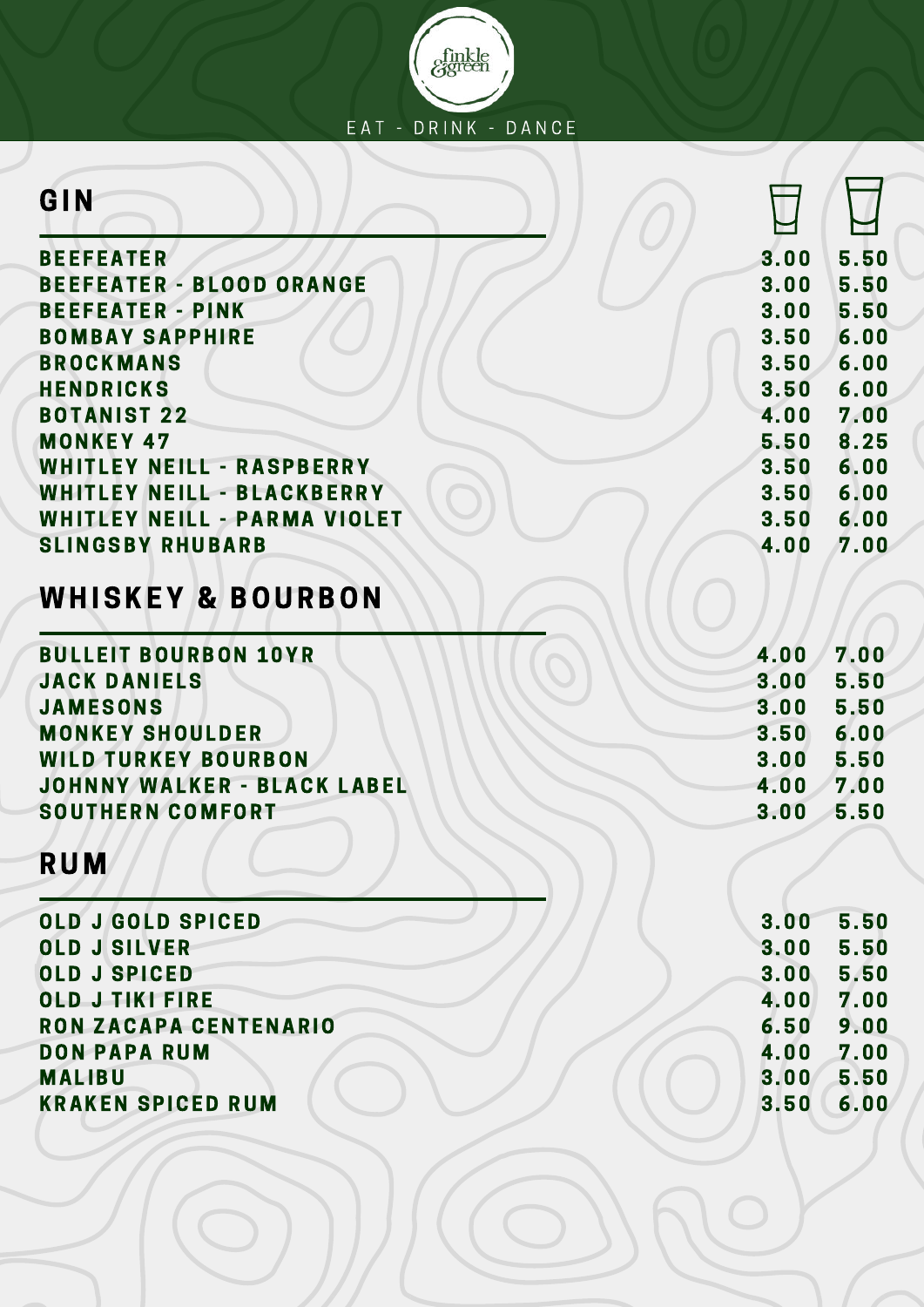

| <b>VODKA</b>                        |      |      |
|-------------------------------------|------|------|
| <b>ABSOLUT</b>                      | 3.00 | 5.50 |
| <b>ABSOLUT CITRON</b>               | 3.00 | 5.50 |
| <b>ABSOLUT VANILLA</b>              | 3.00 | 5.50 |
| <b>GREY GOOSE</b>                   | 4.00 | 7.00 |
| <b>THUNDER TOFFEE</b>               | 3.00 | 5.50 |
| <b>TEQUILA</b>                      |      |      |
| <b>OLMECA GOLD RESPOSADO</b>        | 3.00 | 5.50 |
| <b>OLMECA SILVER BLANCO</b>         | 3.00 | 5.50 |
| <b>PATRON ANEJO</b>                 | 6.50 | 9.00 |
| <b>PATRON XO CAFÉ</b>               | 4.00 | 7.00 |
| <b>TEQUILA ROSE</b>                 | 3.00 | 5.50 |
| <b>LIQUERS &amp; SHOTS</b>          |      |      |
| <b>BAILEYS IRISH CREAM</b>          | 2.50 | 4.00 |
| <b>ARCHERS PEACH SCHNAPPS</b>       | 2.50 | 4.00 |
| <b>CAMPARI</b>                      | 3.00 | 5.50 |
| <b>CHAMBORD RASBERRY</b>            | 3.00 | 5.50 |
| <b>COINTREAU</b>                    | 3.00 | 5.50 |
| DE KUYPER CREME DE COCAO            | 3.00 | 5.50 |
| <b>GIFFARD CREME DE MURE</b>        | 3.00 | 5.50 |
| <b>HARRYS BUTTERSCOTCH SCHNAPPS</b> | 2.50 | 4.00 |
| <b>KAHLUA</b>                       | 3.00 | 5.50 |
| <b>KWAIFEH</b>                      | 3.00 | 5.50 |
| <b>LICOR 43</b>                     | 3.00 | 5.50 |
| <b>LUXARDO LIMONCELLO</b>           | 3.00 | 5.50 |
| <b>PASSOA</b>                       | 2.50 | 4.00 |
| <b>PIMMS NO.1</b>                   | 3.00 | 5.50 |
| <b>ST GERMAIN ELDERFLOWER</b>       | 3.00 | 5.50 |
| <b>AMARETTO DISARONNO</b>           | 3.00 | 5.50 |
| <b>ANTICA SAMBUCA</b>               | 3.00 | 5.50 |
| <b>APEROL</b>                       | 3.00 | 5.50 |
| <b>JAGERMEISTER</b>                 | 3.00 | 5.50 |

 $\circledcirc$ 

 $\bigcirc$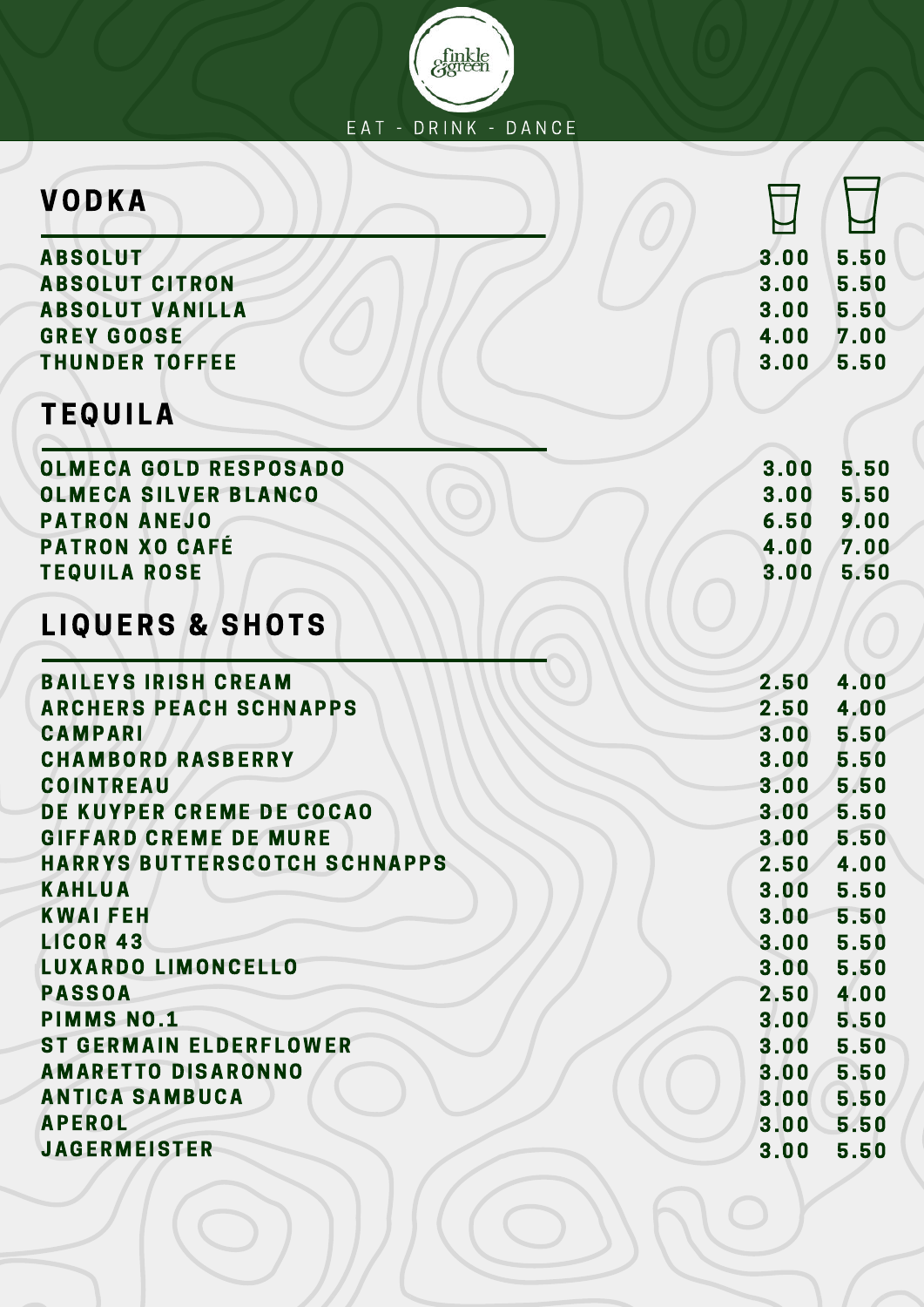

#### **SOFT DRINKS**

COCA COLA DIET COCA COLA COCA COLA Z ERO **SPARKLING WATER - 330ML SPARKLING WATER - 750ML STILL WATER - 330ML STILL WATER - 750ML RED BULL** DIET RED BULL **FEVER TREE SODA WATER** SCHWEPPES TONIC DIET SCHWEPPES TONIC **FEVER TREE TONIC FEVER TREE DIET TONIC** FEVER TREE ELDERFLOWER FEVER TREE MEDITERRANEAN **APPLETISER SAN PELL LIMONATA** FANTA ORANGE **GINGER BEER J20 APPLE & MANGO J20 ORANGE & PASSION FRUIT** 

#### CORDIALS

**LIME CORDIAL** BLACKCURRANT CORDIAL ORANGE CORDIAL